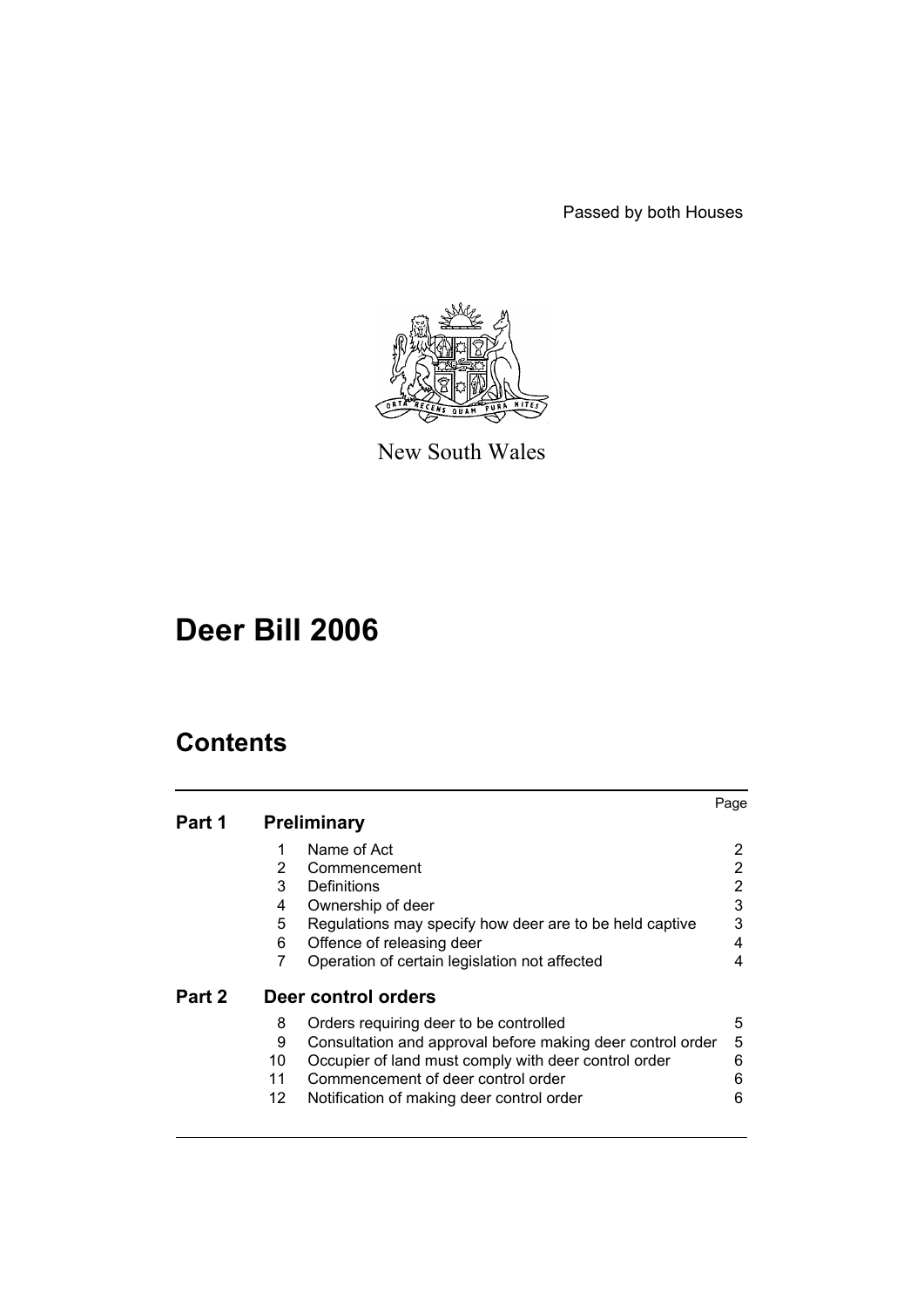Deer Bill 2006

| Contents                               |                                                                            |                                                                                                                                                                                                                                                                                                                                                                                                                               |                                                                                        |  |  |
|----------------------------------------|----------------------------------------------------------------------------|-------------------------------------------------------------------------------------------------------------------------------------------------------------------------------------------------------------------------------------------------------------------------------------------------------------------------------------------------------------------------------------------------------------------------------|----------------------------------------------------------------------------------------|--|--|
| Part 3                                 |                                                                            |                                                                                                                                                                                                                                                                                                                                                                                                                               | Page                                                                                   |  |  |
|                                        | 13<br>14<br>15<br>16                                                       | <b>Compliance directions</b><br>Compliance directions by authorised officers<br>Costs of complying with a compliance direction<br>How compliance direction is to be given<br>Review by Administrative Decisions Tribunal                                                                                                                                                                                                      | 7<br>7<br>8<br>8                                                                       |  |  |
| Part 4                                 | <b>Authorised officers</b>                                                 |                                                                                                                                                                                                                                                                                                                                                                                                                               |                                                                                        |  |  |
|                                        | 17<br>18<br>19<br>20<br>21<br>22<br>23<br>24<br>25<br>26<br>27<br>28<br>29 | Appointment of authorised officers<br>Functions of authorised officers<br>Purposes for which functions under Part may be exercised<br>Power of entry<br>Search warrant<br>Powers of authorised officers on premises<br>Notice of entry<br>Use of force<br>Notification of use of force or urgent entry<br>Care to be taken<br>Compensation<br>Authorised officer may request assistance<br>Obstruction of authorised officers | 9<br>9<br>9<br>10<br>10<br>10<br>11<br>12<br>$12 \overline{ }$<br>12<br>12<br>13<br>13 |  |  |
| Part 5                                 |                                                                            | <b>Miscellaneous</b>                                                                                                                                                                                                                                                                                                                                                                                                          |                                                                                        |  |  |
|                                        | 30<br>31<br>32<br>33<br>34<br>35<br>36<br>37<br>38<br>39<br>40<br>41       | Onus of proof regarding reasonable excuse<br>Offences by corporations<br>Nature of proceedings for offences<br>Penalty notices<br>Delegation<br>Disputes between Minister and public authority<br>Act to bind Crown<br>Description of land<br>Regulations<br>Savings, transitional and other provisions<br><b>Amendment of Acts</b><br>Review of Act                                                                          | 14<br>14<br>14<br>14<br>15<br>15<br>15<br>16<br>16<br>16<br>16<br>16                   |  |  |
| <b>Schedule 1</b><br><b>Schedule 2</b> |                                                                            | Savings, transitional and other provisions<br><b>Amendment of Acts</b>                                                                                                                                                                                                                                                                                                                                                        | 17<br>18                                                                               |  |  |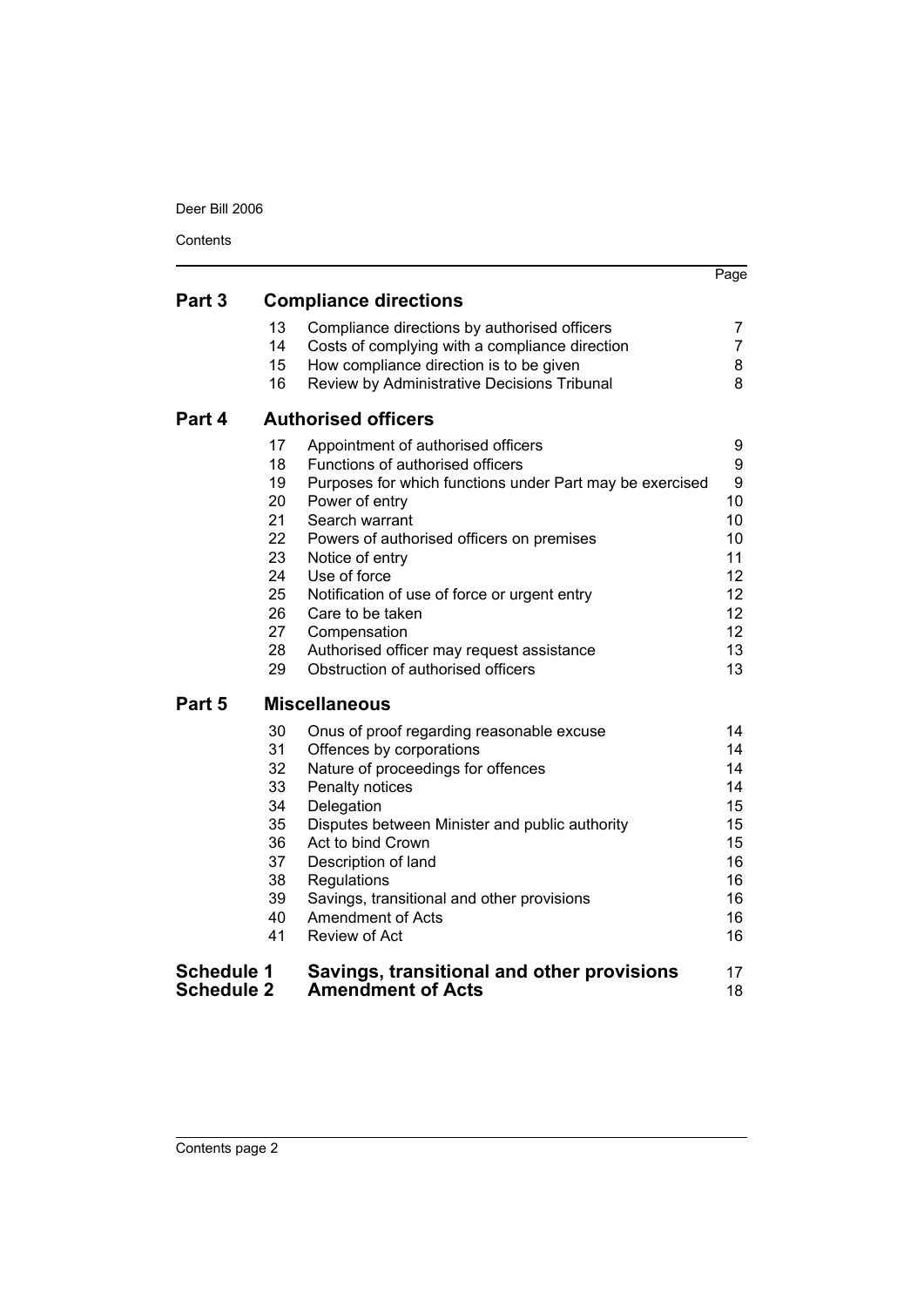*I certify that this PUBLIC BILL, which originated in the LEGISLATIVE ASSEMBLY, has finally passed the LEGISLATIVE COUNCIL and the LEGISLATIVE ASSEMBLY of NEW SOUTH WALES.*

> *Clerk of the Legislative Assembly. Legislative Assembly, Sydney,* , 2006



New South Wales

# **Deer Bill 2006**

Act No , 2006

An Act with respect to the ownership, regulation and release of captive deer and the control of deer that are not captive; and for other purposes.

*I have examined this Bill, and find it to correspond in all respects with the Bill as finally passed by both Houses.*

*Chairman of Committees of the Legislative Assembly.*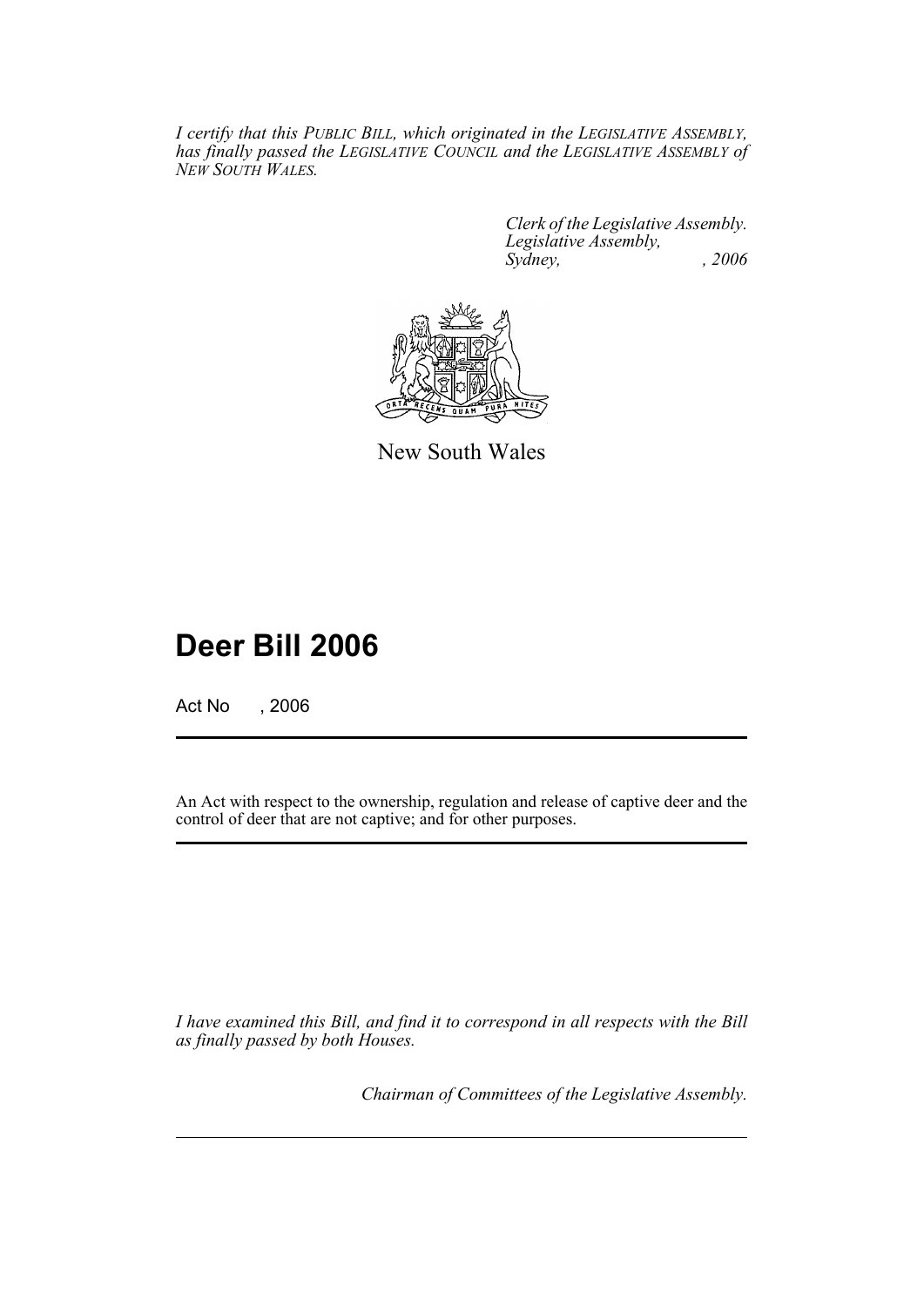| Clause 1 | Deer Bill 2006 |
|----------|----------------|
| Part 1   | Preliminary    |

**The Legislature of New South Wales enacts:**

# <span id="page-3-1"></span><span id="page-3-0"></span>**Part 1 Preliminary**

#### **1 Name of Act**

This Act is the *Deer Act 2006*.

#### <span id="page-3-2"></span>**2 Commencement**

This Act commences on a day or days to be appointed by proclamation.

#### <span id="page-3-3"></span>**3 Definitions**

(1) In this Act:

*authorised officer* means a person appointed by the Minister under section 17.

*compliance direction* means a compliance direction given by an authorised officer under section 13.

*deer* means a living animal of the family cervidae.

*deer control order* means an order having effect under section 8.

*Department* means the Department of Primary Industries.

*Director-General* means the Director-General of the Department.

*exercise* a function includes perform a duty.

*function* includes a power, authority or duty.

*occupier* of land and *public authority* have the same meanings as they have in the *Rural Lands Protection Act 1998*.

**Note.** The *Rural Lands Protection Act 1998* defines *occupier* and *public authority* as follows:

*occupier* of land means the following:

- (a) the person for the time being entitled to possession of land and includes, if the person so entitled does not reside on the land, the resident manager or other person in charge of the land,
- (b) if the land is public land to which no person is entitled to possession the person having the care, control and management of the land,
- (c) if the land is reserved or dedicated for any public use or purpose—the trustee or trustees of the land,
- (d) if the land consists of a public road—the roads authority for that road within the meaning of the *Roads Act 1993*,
- (e) if the land consists of a travelling stock reserve—the responsible board within the meaning of Part 8,
- (f) any other person designated by the regulations as an occupier of land for the purposes of this definition.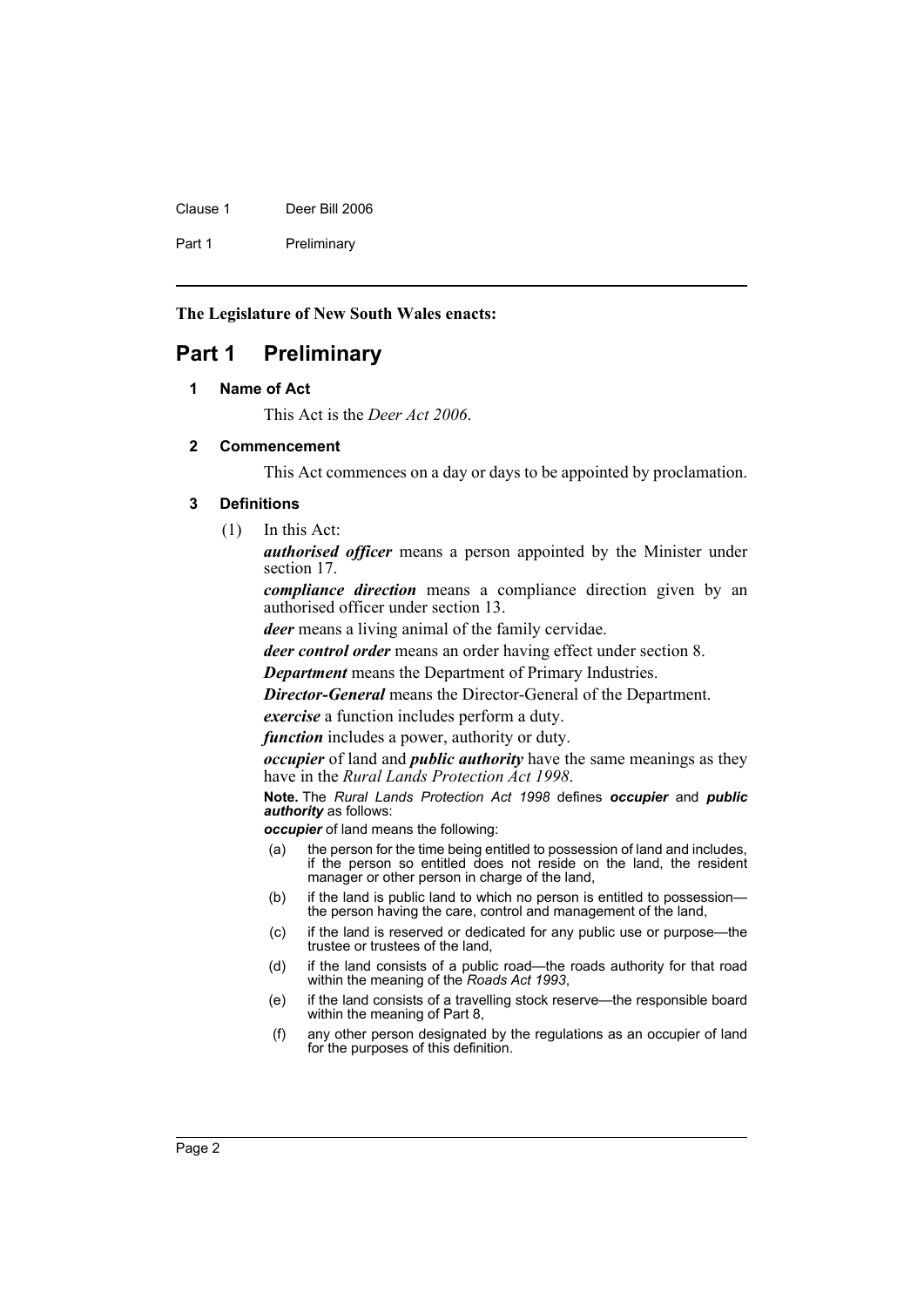Preliminary **Preliminary Part 1** 

*public authority* includes:

- (a) a Minister of the Crown, or
- (b) a local authority constituted by or under an Act, or
- (c) a government department, or
- (d) a statutory body representing the Crown, or
- (e) the trustee or trustees of land reserved or dedicated for any public use or purpose, or
- (f) a State owned corporation, or
- (g) a member of staff or other person who exercises functions on behalf of any of the above.
- (2) Notes included in this Act do not form part of this Act.

#### <span id="page-4-0"></span>**4 Ownership of deer**

- (1) A deer that is held in captivity may be bought, sold or otherwise dealt with or disposed of.
- (2) If a deer ceases to be held in captivity, all property in the deer is immediately extinguished.
- (3) If a person captures a deer that is not held in captivity, the person becomes the owner of the deer.
- (4) Despite subsections (2) and (3), if a person other than an authorised officer captures a deer within 2 kilometres of the enclosure or other place (not being a vehicle) in which the deer was last held in captivity, property in the deer is not extinguished.
- (5) Despite subsections (2), (3) and (4), any of the following persons (but no other person) may kill a deer that is within 2 kilometres of the enclosure or other place (not being a vehicle) in which the deer was last held in captivity:
	- (a) an authorised officer, or
	- (b) an occupier of land, or
	- (c) a person authorised by a person referred to in paragraph (a) or (b).

#### <span id="page-4-1"></span>**5 Regulations may specify how deer are to be held captive**

- (1) The regulations may specify the requirements for holding deer in captivity, including requirements in relation to the keeping, management and identification of deer and the reporting of information.
- (2) A person must not cause or permit a deer to be held in captivity in contravention of the regulations.

Maximum penalty:

(a) in the case of a corporation—100 penalty units, or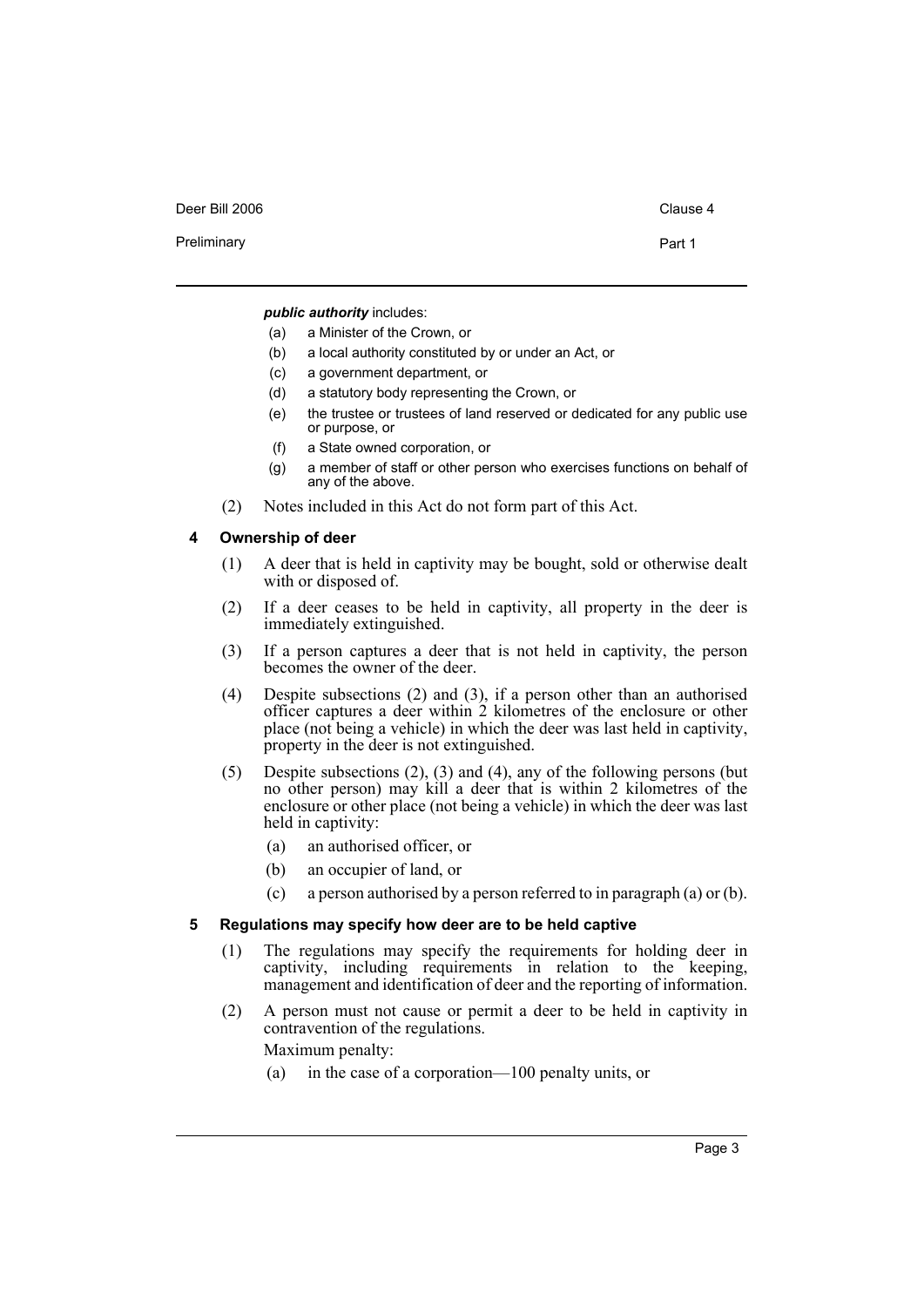#### Clause 6 Deer Bill 2006

Part 1 Preliminary

(b) in the case of an individual—50 penalty units.

#### <span id="page-5-0"></span>**6 Offence of releasing deer**

- (1) A person must not cause or permit the release of a deer from captivity. Maximum penalty:
	- (a) in the case of a corporation—100 penalty units, or
	- (b) in the case of an individual—50 penalty units.
- (2) It is a defence to prosecution for an offence under subsection (1) if the defendant can demonstrate that he or she took all reasonable steps to prevent the release of the deer and, after the release, took all reasonable steps to capture or kill the deer.

#### <span id="page-5-1"></span>**7 Operation of certain legislation not affected**

Nothing in this Act affects the operation of the following:

- (a) the *Firearms Act 1996*,
- (b) the *Weapons Prohibition Act 1998*,
- (c) the *Prevention of Cruelty to Animals Act 1979*,
- (d) the *National Parks and Wildlife Act 1974*,
- (e) the *Non-Indigenous Animals Act 1987*,
- (f) the *Exhibited Animals Protection Act 1986*.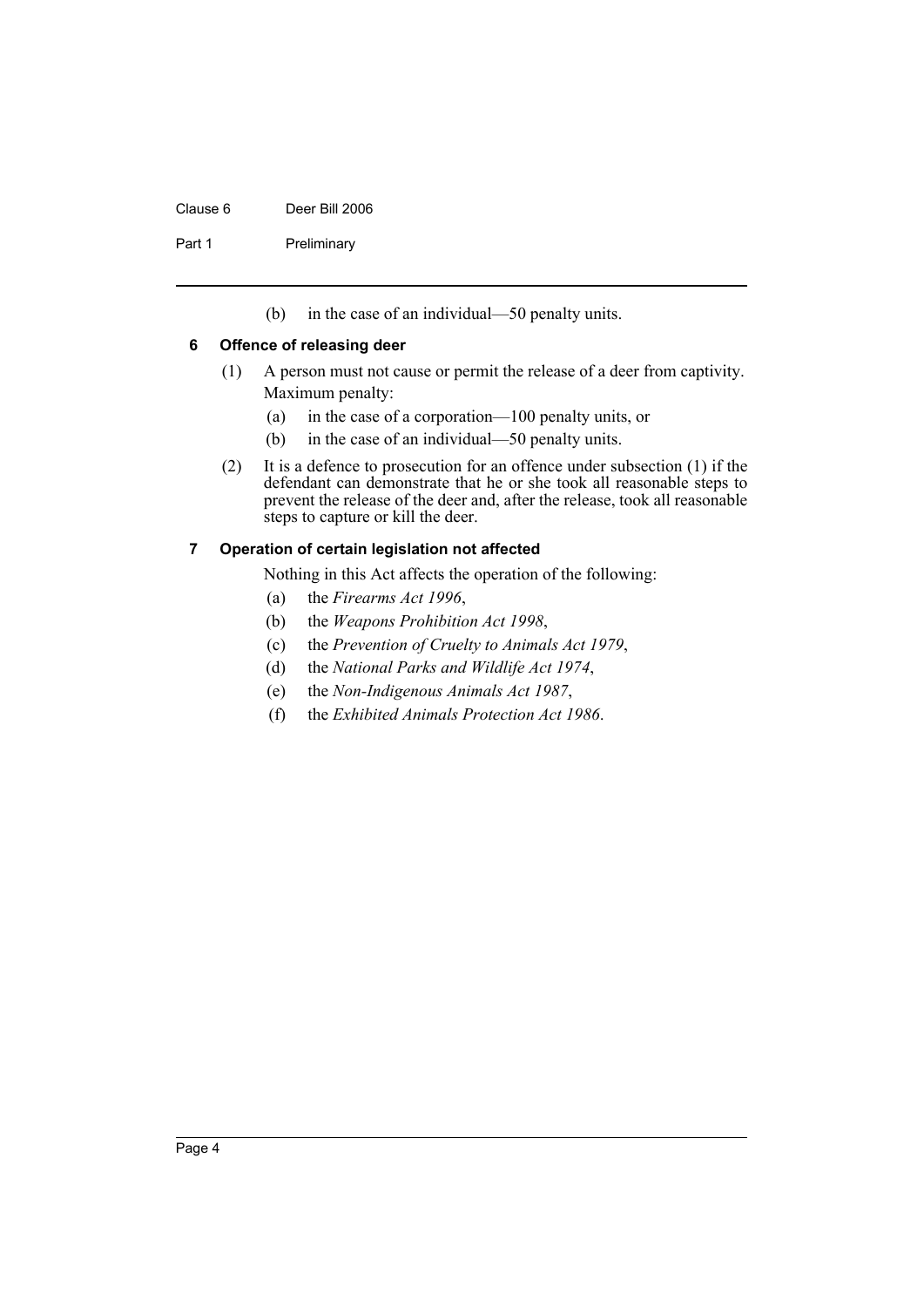Deer control orders **Part 2** 

## <span id="page-6-1"></span><span id="page-6-0"></span>**Part 2 Deer control orders**

#### **8 Orders requiring deer to be controlled**

- (1) The Minister may, by order published in the Gazette (a *deer control order*), require that the occupier of the land specified in the order do either or both of the following:
	- (a) ensure that deer on the land (other than deer held in captivity) are controlled in a manner and in the circumstances specified in the order and within the time specified in the order,
	- (b) notify the Minister, in the manner specified in the order, as soon as practicable after becoming aware of the presence of deer on the land (other than deer held in captivity).

**Note.** The Minister may amend or repeal an order made under this section. See section 43 of the *Interpretation Act 1987*.

- (2) A deer control order applies to the land specified in the order and has effect (unless sooner revoked) for the period (not exceeding 5 years) specified in the order.
- (3) Nothing in this section authorises a person to contravene any other Act or law.
- (4) Despite subsection (3), the holder of a game hunting licence under the *Game and Feral Animal Control Act 2002* does not contravene conditions of that licence relating to the manner of hunting deer if the holder hunts deer on land to which a deer control order applies and the manner of hunting is specified in that order.

**Note.** A person is not required to hold a game hunting licence under the *Game and Feral Animal Control Act 2002* if the person is hunting deer in accordance with a duty imposed on the person or the person's employer (or on any corporation of which the person is an officer) because of a deer control order (see section 17 (1) (d1) of that Act).

- (5) A deer control order may apply to any land and may apply generally or may be limited in any way specified in the order.
- (6) A deer control order must not specify the use of lethal poison as a manner in which deer are to be controlled.

#### <span id="page-6-2"></span>**9 Consultation and approval before making deer control order**

- (1) Before making a deer control order the Minister is to consult with each of the following:
	- (a) the Department,
	- (b) the State Council of Rural Lands Protection Boards,
	- (c) each rural lands protection board constituted for a district in which there is land to which the order is to apply,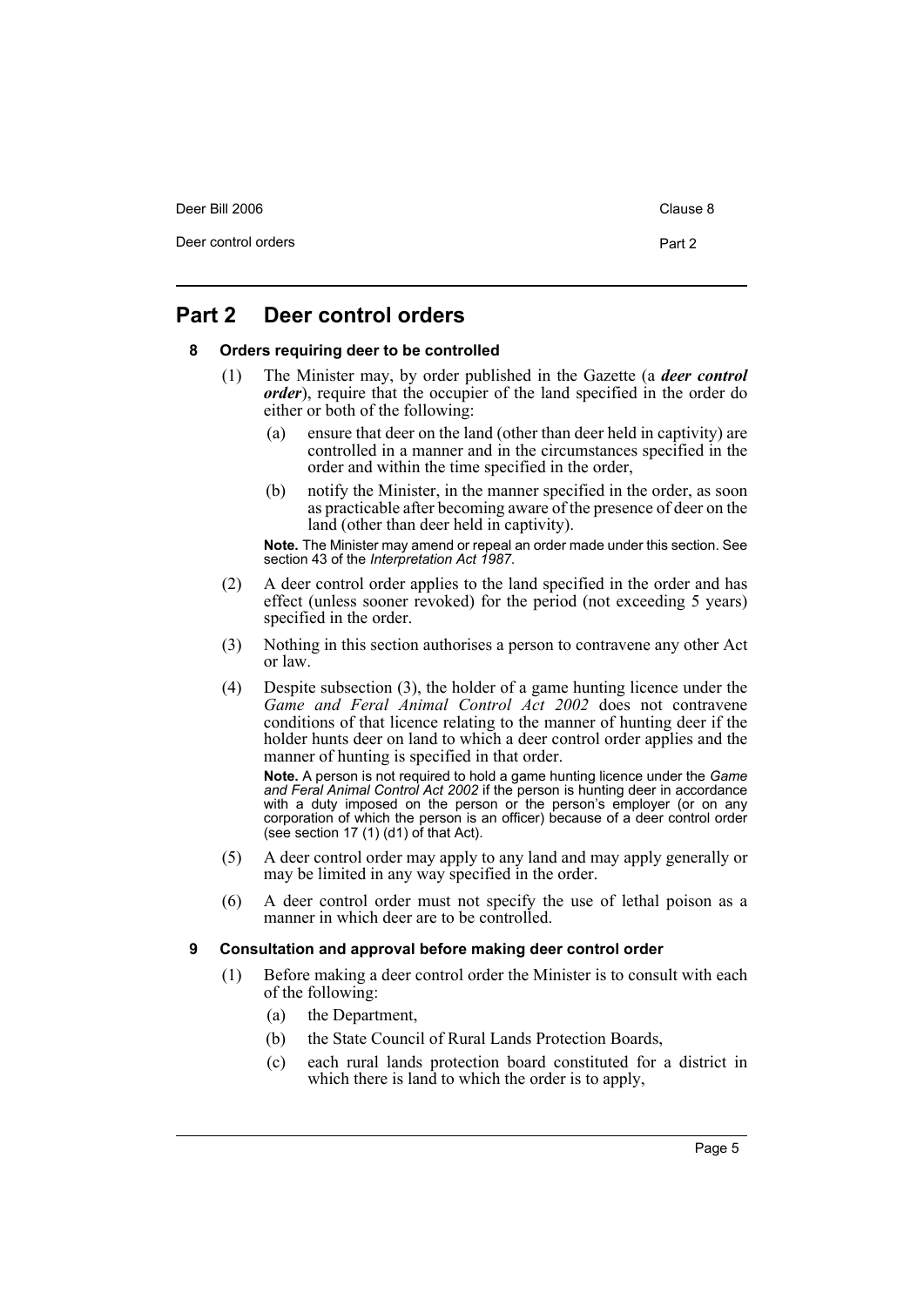#### Clause 10 Deer Bill 2006

Part 2 Deer control orders

- (d) the Game Council of New South Wales,
- (e) each local council for a local government area in which there is land to which the order is to apply,
- (f) each public authority that occupies land to which the order is to apply,
- (g) the New South Wales branch of the Deer Industry Association of Australia or such other body as may be prescribed by the regulations.
- (2) Failure to comply with this section does not invalidate a deer control order.

#### <span id="page-7-0"></span>**10 Occupier of land must comply with deer control order**

An occupier of land (other than a public authority) to which a deer control order applies must not fail to comply with the order. Maximum penalty:

- (a) in the case of a corporation—100 penalty units, or
- (b) in the case of an individual—50 penalty units.

#### <span id="page-7-1"></span>**11 Commencement of deer control order**

A deer control order takes effect on the day that it is published in the Gazette or on a later day specified in the order.

#### <span id="page-7-2"></span>**12 Notification of making deer control order**

- (1) The Minister is to take such steps as are reasonable to notify the occupier of any land to which a deer control order applies of the order, as soon as practicable after the order is made and published in the Gazette.
- (2) Failure to comply with this section does not invalidate a deer control order.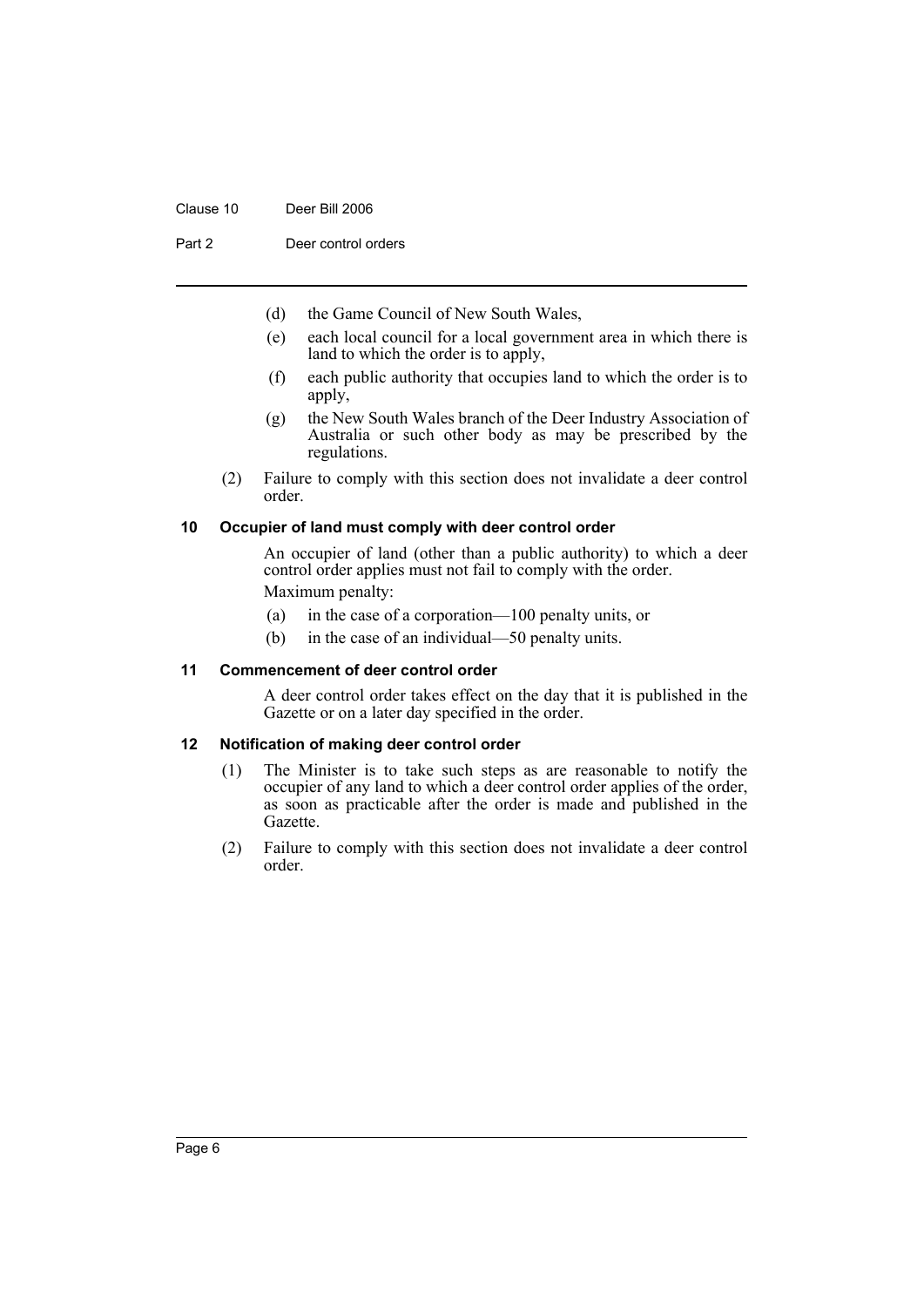Compliance directions **Part 3** 

# <span id="page-8-0"></span>**Part 3 Compliance directions**

#### <span id="page-8-1"></span>**13 Compliance directions by authorised officers**

- (1) An authorised officer may give a compliance direction to any person (other than a public authority) who holds deer in captivity requiring the person to take or cease the action specified in the direction for the purpose of ensuring that the person complies with this Act and the regulations.
- (2) An authorised officer may give a compliance direction to an occupier of land (other than a public authority) to which a deer control order applies requiring the person to take or cease the action specified in the direction for the purpose of ensuring that the person complies with the deer control order.
- (3) A compliance direction may specify a reasonable time in which a particular action must be taken or ceased.
- (4) A person who is given a compliance direction under this section must not, without reasonable excuse, fail to comply with the direction. Maximum penalty:
	- (a) in the case of a corporation—80 penalty units, or
	- (b) in the case of an individual—40 penalty units.
- (5) An authorised officer may amend or revoke a compliance direction in the same manner that the authorised officer may give the direction.

#### <span id="page-8-2"></span>**14 Costs of complying with a compliance direction**

- (1) A person given a compliance direction is liable for any costs incurred in complying with the direction.
- (2) An authorised officer, or a person engaged by the authorised officer, may carry out some or all of the requirements of a compliance direction if:
	- (a) the person to whom the direction is given fails, without reasonable excuse, to comply with the direction within a reasonable time, or
	- (b) the authorised officer considers that the requirements of the direction need to be carried out urgently.
- (3) If an authorised officer, or a person engaged by the authorised officer, carries out some or all of the requirements of a compliance direction in accordance with this section, the reasonable costs of carrying out those requirements may be recovered as a debt by the Director-General in a court of competent jurisdiction from the person to whom the direction was given.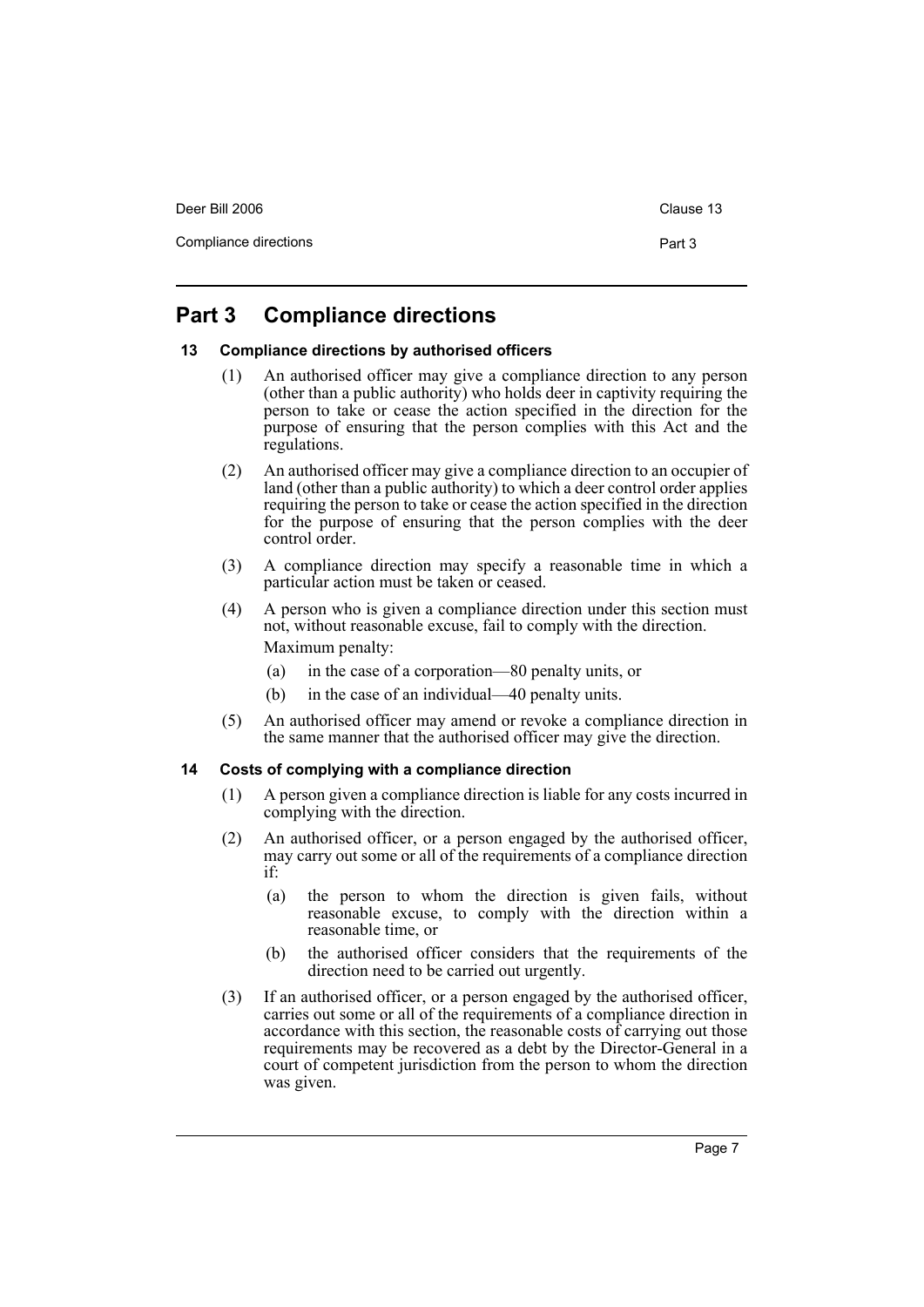#### Clause 15 Deer Bill 2006

Part 3 Compliance directions

(4) In any proceedings for the recovery of any debt referred to in this section, a certificate signed by the Director-General stating the amount of the costs and the manner in which they were incurred is evidence of the matters certified.

#### <span id="page-9-0"></span>**15 How compliance direction is to be given**

- (1) A compliance direction is to be given in writing either personally or by post or in any other manner permitted by this section.
- (2) A compliance direction concerning specified land may also be given:
	- (a) by fixing a copy of the direction addressed to the occupier, either by name or as the occupier, on a conspicuous part of the land or any building or other structure on the land, or
	- (b) if the address of the occupier is unknown, publishing the direction in a newspaper circulating in the local area.
- (3) A compliance direction given by post to a person for the purposes of this Act is to be treated as being properly addressed if it is addressed to the last known address of the person known to the authorised officer giving the direction.

#### <span id="page-9-1"></span>**16 Review by Administrative Decisions Tribunal**

A person aggrieved by the decision of an authorised officer to give, amend or revoke a compliance direction under this Part may apply to the Administrative Decisions Tribunal for a review of that decision.

**Note.** Section 47 of the *Administrative Decisions Tribunal Act 1997* sets out a summary of the review process for a reviewable decision.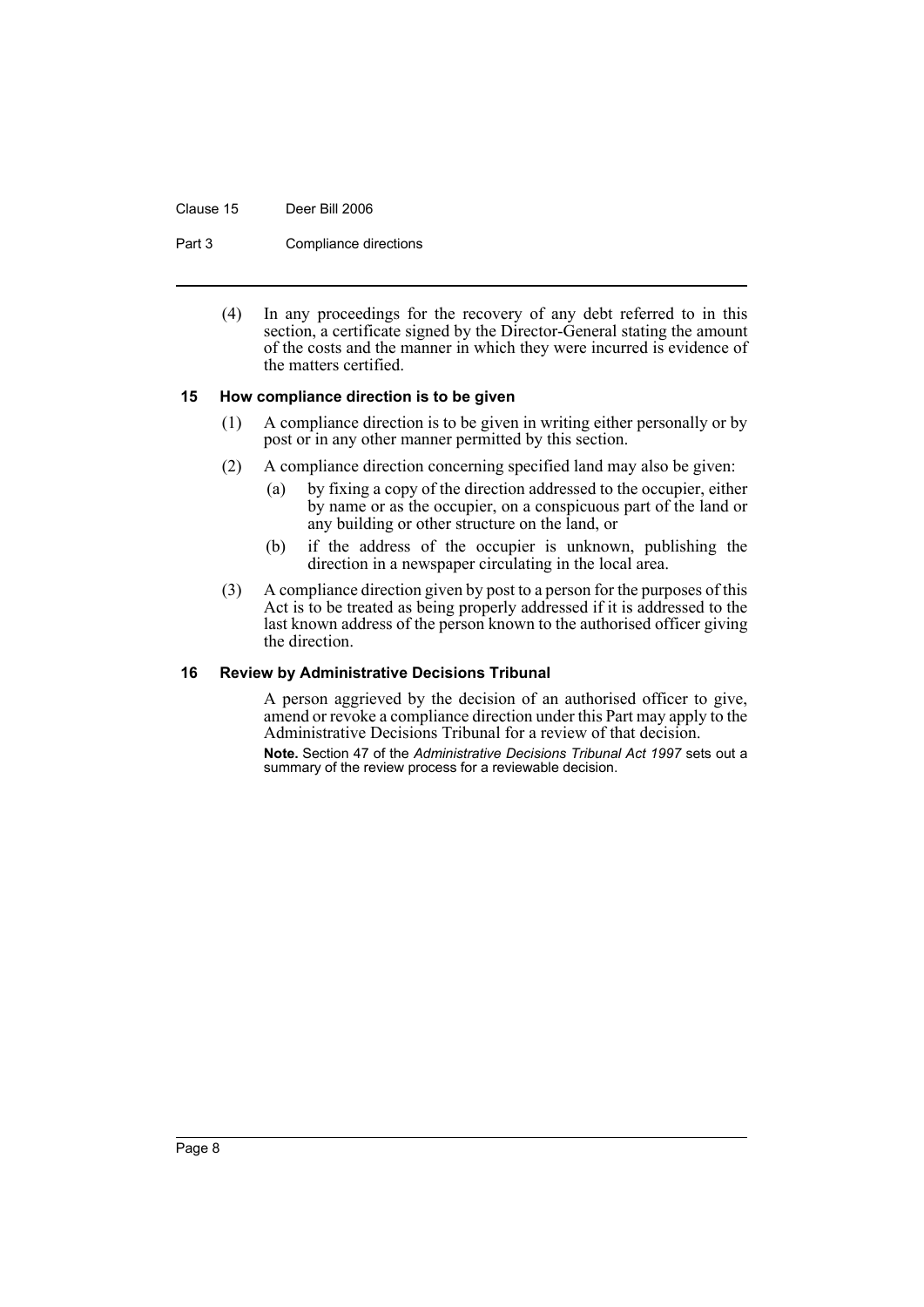Authorised officers **Part 4** 

# <span id="page-10-0"></span>**Part 4 Authorised officers**

#### <span id="page-10-1"></span>**17 Appointment of authorised officers**

- (1) The Minister may appoint a member of staff of the Department or a person of a class prescribed by the regulations to be an authorised officer for the purposes of this Act.
- (2) The Minister is to provide each authorised officer appointed under this section (other than an authorised officer who is a police officer) with an identification card that:
	- (a) states that it is issued under this Act, and
	- (b) gives the name of the person to whom it is issued, and
	- (c) describes the nature of the powers conferred, and
	- (d) states the date (if any) on which it expires, and
	- (e) is signed by the Minister.

#### <span id="page-10-2"></span>**18 Functions of authorised officers**

- (1) An authorised officer may exercise any function of an authorised officer under this Act.
- (2) Despite subsection (1), the functions of an authorised officer may be limited by the relevant instrument of appointment.
- (3) In the course of exercising his or her functions, an authorised officer must, if requested to do so by any person affected by the exercise of the functions, produce the authorised officer's identification to the person unless the authorised officer is a police officer in uniform.
- (4) In this section:

#### *authorised officer's identification* means:

- (a) the authorised officer's identification card issued under this Part—if the authorised officer is not a police officer, or
- (b) the authorised officer's identification as a police officer—if the authorised officer is a police officer.

#### <span id="page-10-3"></span>**19 Purposes for which functions under Part may be exercised**

The functions of an authorised officer under this Part may be exercised for the following purposes:

(a) determining whether there has been compliance with or a contravention of this Act or the regulations or any order or direction made or given under this Act,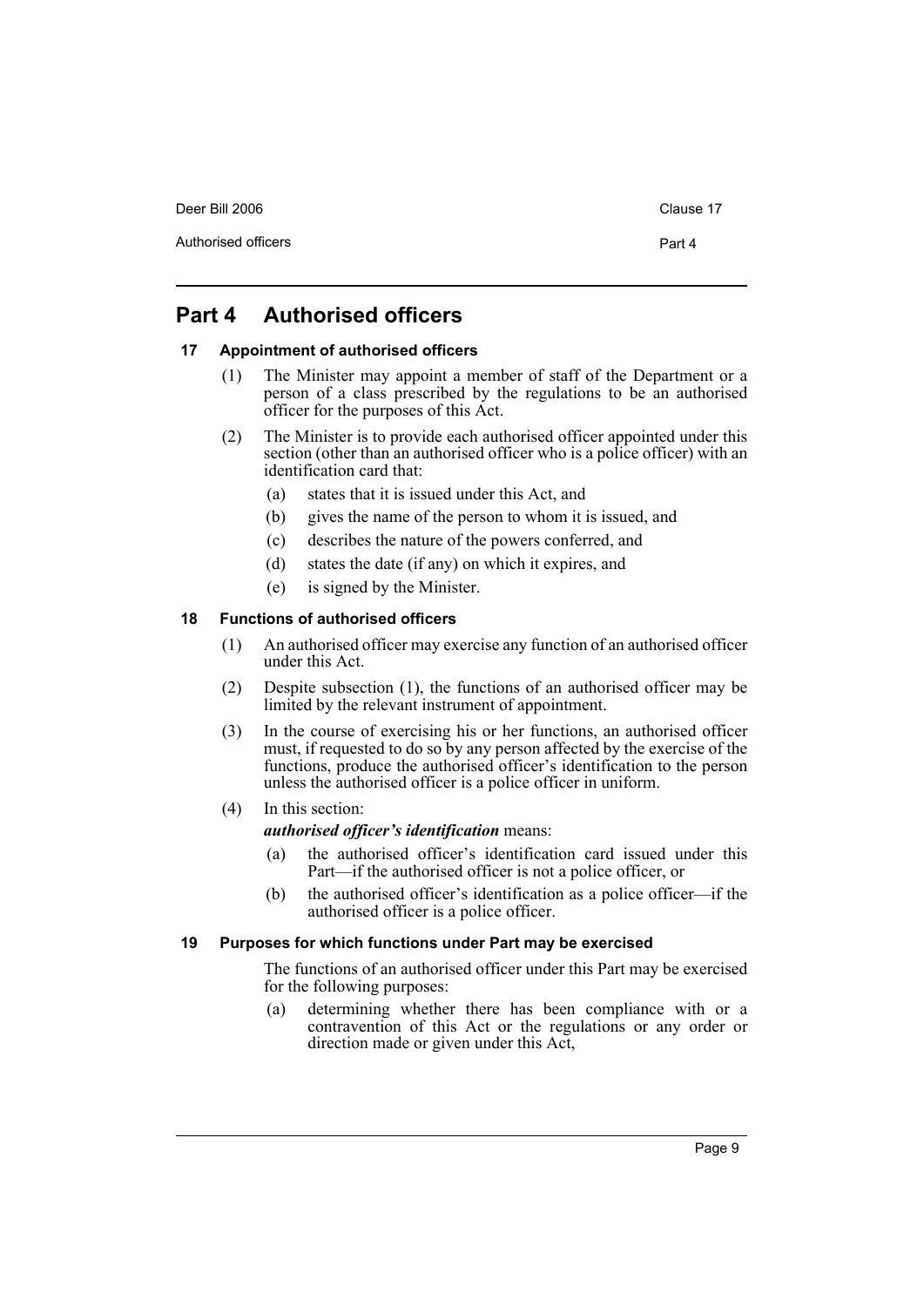#### Clause 20 Deer Bill 2006

Part 4 **Authorised officers** 

(b) enabling the authorised officer or any other person to exercise a function of the authorised officer or person under this or any other Act.

#### <span id="page-11-0"></span>**20 Power of entry**

- (1) An authorised officer may enter any premises to exercise any function of the authorised officer under this Act.
- (2) An authorised officer may enter any premises at any reasonable time.
- (3) This section does not empower an authorised officer to enter any part of premises used only for residential purposes without the permission of the occupier or the authority of a search warrant issued under this Part.

#### <span id="page-11-1"></span>**21 Search warrant**

- (1) An authorised officer under this Act may apply to an issuing officer for a search warrant if the applicant has reasonable grounds for believing that a provision of this Act or the regulations has been or is being contravened on premises.
- (2) An authorised officer may not apply for a search warrant unless the authorised officer has notified the Minister of the intended application.
- (3) An issuing officer to whom an application for a search warrant is made under this section may, if satisfied that there are reasonable grounds for doing so, issue a search warrant authorising an authorised officer named in the warrant, when accompanied by a police officer, and any other person named in the warrant:
	- (a) to enter the premises concerned, and
	- (b) to search the premises for evidence of a contravention of this Act or the regulations.
- (4) Division 4 of Part 5 of the *Law Enforcement (Powers and Responsibilities) Act 2002* applies to a search warrant issued under this section.
- (5) In this section:

*issuing officer* means an authorised officer within the meaning of the *Law Enforcement (Powers and Responsibilities) Act 2002*.

#### <span id="page-11-2"></span>**22 Powers of authorised officers on premises**

(1) An authorised officer may, at any premises lawfully entered, do anything that in the opinion of the authorised officer is necessary to be done for the purposes of this Act, including (but not limited to) the things specified in subsection (2).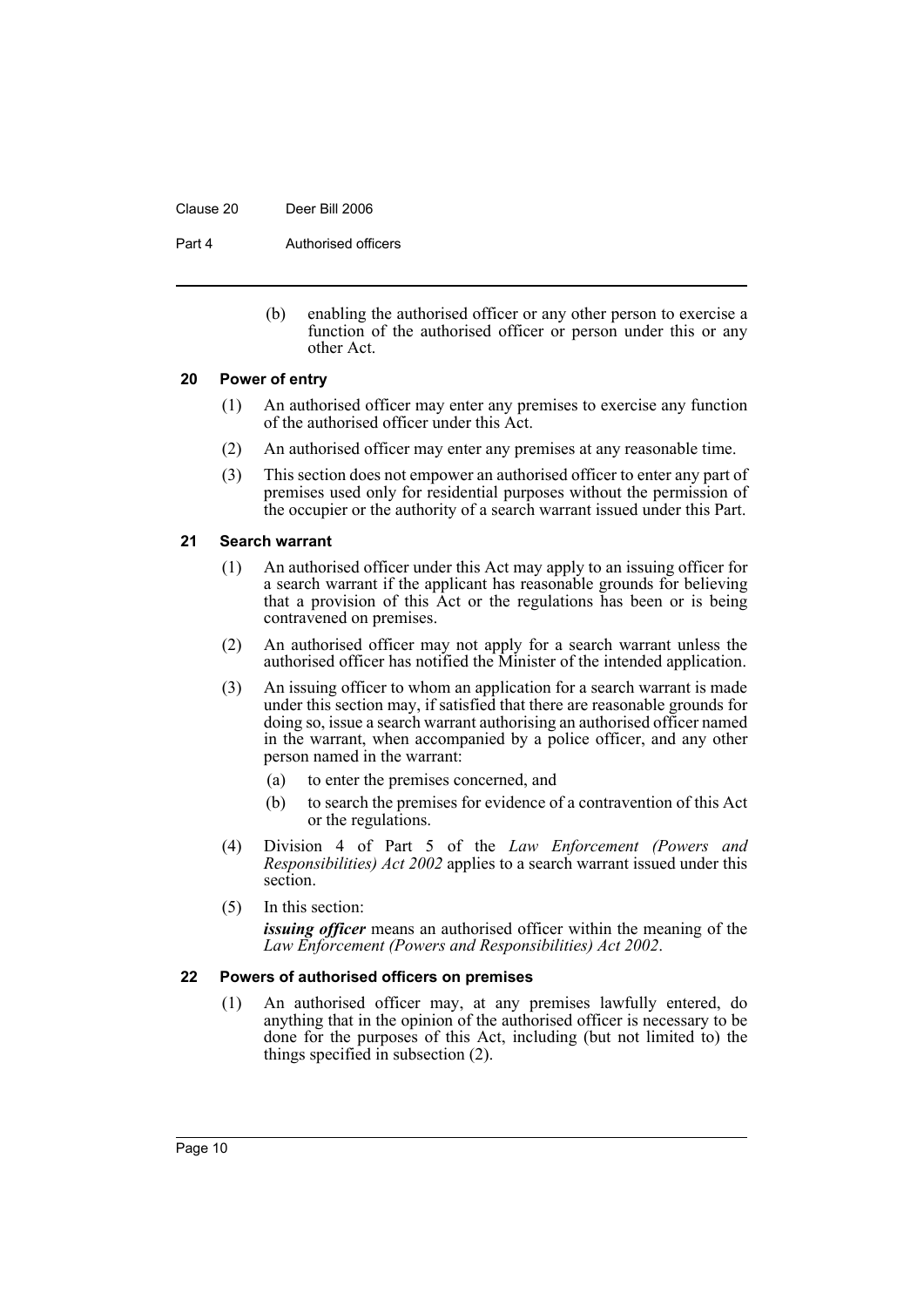Authorised officers **Part 4** 

- 
- (2) An authorised officer who enters premises may do any or all of the following:
	- (a) inspect the premises,
	- (b) search the premises,
	- (c) examine, seize, detain or remove any deer in or about those premises,
	- (d) examine, seize, detain or remove any other thing that the authorised officer has reasonable grounds to believe is being used to contravene this Act or the regulations,
	- (e) require the production of and inspect any records in or about those premises,
	- (f) take copies of, or extracts or notes from, any such records,
	- (g) require any person in or about those premises to answer questions or otherwise furnish information,
	- (h) require the occupier of those premises to provide the authorised officer with such assistance and facilities as are reasonably necessary to enable the authorised officer to exercise his or her functions,
	- (i) remove or destroy or cause to be removed or destroyed any deer found in or about those premises unless the deer are being held in captivity in accordance with the regulations,
	- (j) break open and search any box, container, package or receptacle (including any place that could be used as a receptacle) in or about those premises.

#### <span id="page-12-0"></span>**23 Notice of entry**

- (1) Before an authorised officer enters premises under this Part, the Minister must give the occupier of the premises oral or written notice of the intention to enter the occupier's premises on a day or within a period of days specified in the notice.
- (2) The day or any day within the period of days specified must not be the day on which the notice is given.
- (3) This section does not require notice to be given in any one or more of the following circumstances:
	- (a) if entry to the premises is made with the consent of the occupier of the premises,
	- (b) if entry has been authorised by a search warrant issued under this Part,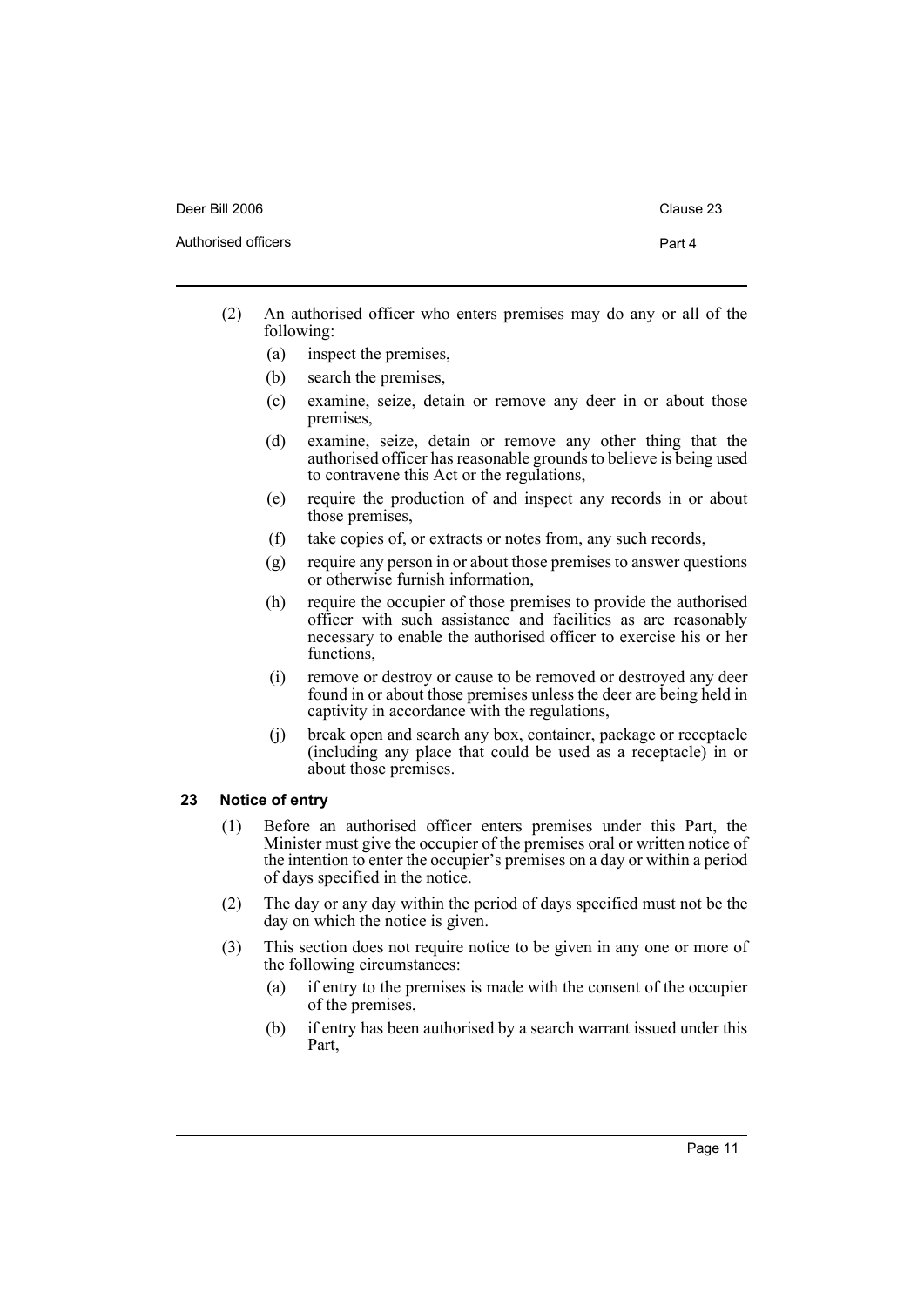#### Clause 24 Deer Bill 2006

Part 4 **Authorised officers** 

- (c) if entry is required urgently and the Minister has authorised in writing (either generally or in the particular case) entry without notice,
- (d) if entry is required to enable an authorised officer to carry out the requirements of a compliance direction and the authorised officer considers that the requirements of the direction need to be carried out urgently.

#### <span id="page-13-0"></span>**24 Use of force**

- (1) Reasonable force may be used for the purpose of gaining entry to any premises (other than residential premises) under this Part but only if authorised by the Minister in accordance with this section and in accordance with any guidelines.
- (2) No force is to be exercised in any case unless the Minister has authorised in writing (either in a specified class of cases or in the particular case) the use of force in the circumstances of the case.
- (3) A general authority given by the Minister for the use of force is invalid. The authority is to specify the circumstances that are required to exist in a case before force is used.

#### <span id="page-13-1"></span>**25 Notification of use of force or urgent entry**

- (1) An authorised officer must give the Minister prompt oral or written advice of:
	- (a) any use of force by the authorised officer for the purpose of gaining entry to premises, or
	- (b) any entry to premises by the authorised officer without notice having been given to the occupier of the premises of the intention to enter as required by this Part.
- (2) The Minister must give notice of the entry to such persons or authorities as appear to be appropriate in the circumstances.

#### <span id="page-13-2"></span>**26 Care to be taken**

In the exercise of a function under this Part, an authorised officer must do as little damage as possible.

#### <span id="page-13-3"></span>**27 Compensation**

The Minister must compensate all interested parties for any damage caused by an authorised officer who enters premises under this Part in entering the premises (but not any damage caused by exercising any other function), unless the occupier of the premises obstructed, hindered or restricted the authorised officer in the exercise of the power of entry.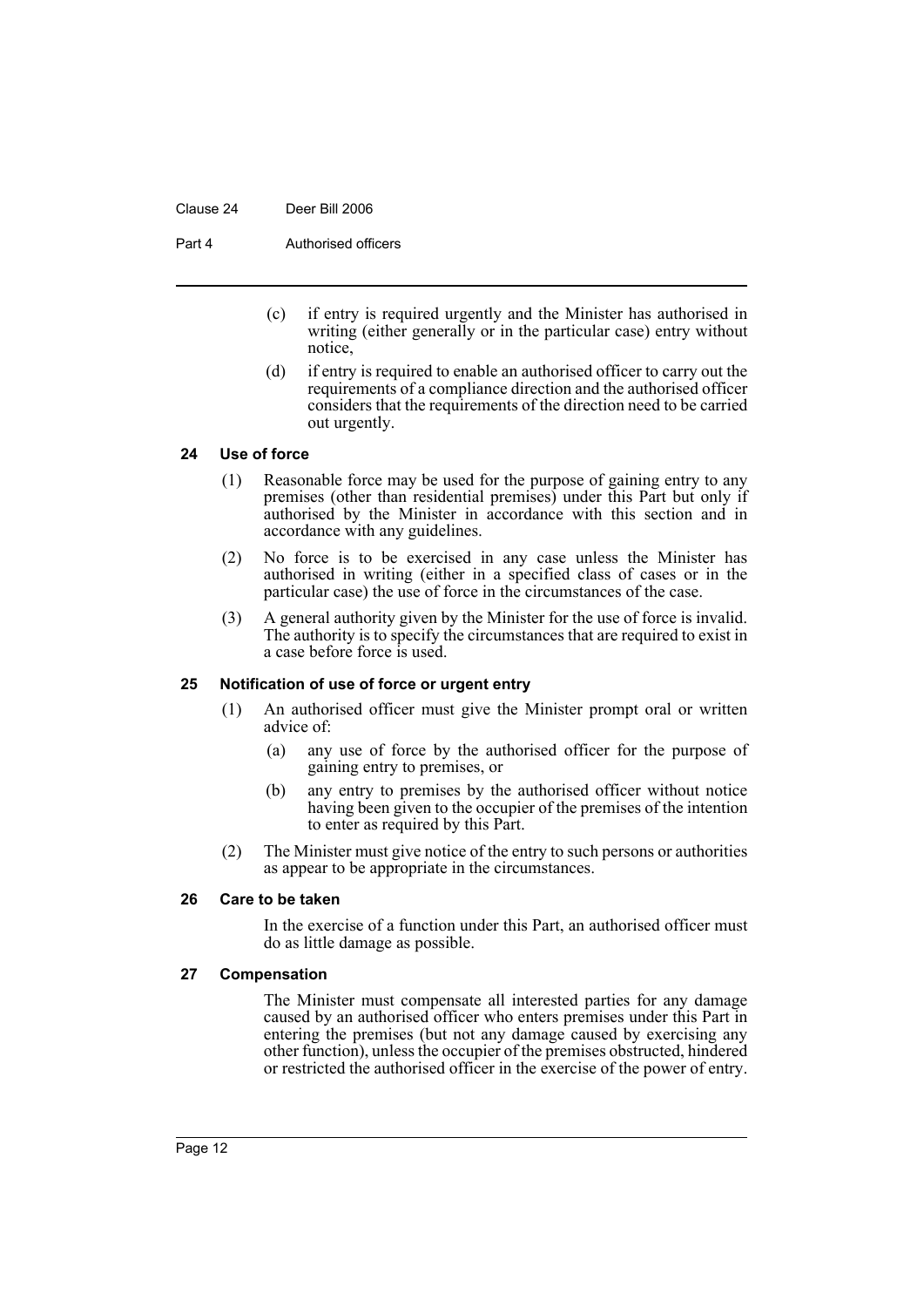| Deer Bill 2006      | Clause 28 |
|---------------------|-----------|
| Authorised officers | Part 4    |

#### <span id="page-14-0"></span>**28 Authorised officer may request assistance**

- (1) An authorised officer may request the assistance of any police officer if the authorised officer reasonably believes that the exercise of the authorised officer's functions under this Act will be obstructed.
- (2) An authorised officer may request the assistance of any person the authorised officer believes to be capable of providing assistance in the exercise of the authorised officer's functions under this Act.

#### <span id="page-14-1"></span>**29 Obstruction of authorised officers**

A person must not, without reasonable excuse, delay, hinder or obstruct an authorised officer in the exercise of the authorised officer's functions under this Act.

Maximum penalty: 50 penalty units.

**Note.** Section 307B of the *Crimes Act 1900* makes it an offence to provide false or misleading information to an authorised officer.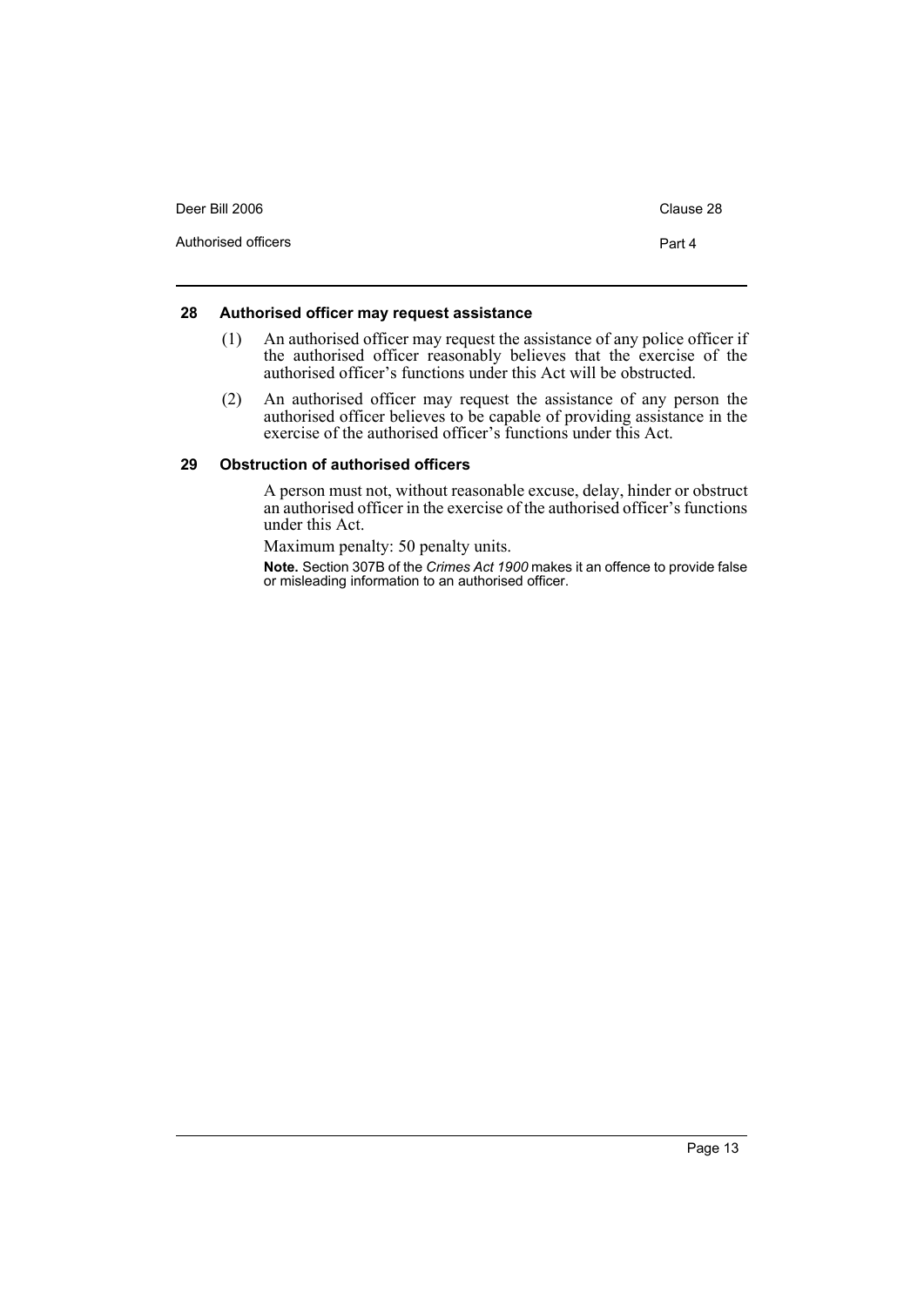Clause 30 Deer Bill 2006

Part 5 Miscellaneous

## <span id="page-15-0"></span>**Part 5 Miscellaneous**

#### <span id="page-15-1"></span>**30 Onus of proof regarding reasonable excuse**

In any proceedings for an offence against a provision of this Act or the regulations, the onus of proving that a person had a reasonable excuse (as referred to in the provision) lies with the defendant.

#### <span id="page-15-2"></span>**31 Offences by corporations**

- (1) If a corporation contravenes, whether by act or omission, any provision of this Act or the regulations, each person who is a director of the corporation or who is concerned in the management of the corporation is taken to have contravened the same provision if the person knowingly authorised or permitted the contravention.
- (2) A person may be proceeded against and convicted under a provision pursuant to subsection (1) whether or not the corporation has been proceeded against or has been convicted under the provision.
- (3) Nothing in this section affects any liability imposed on a corporation for an offence committed by the corporation under this Act or the regulations.

#### <span id="page-15-3"></span>**32 Nature of proceedings for offences**

Proceedings for an offence under this Act or the regulations may be dealt with summarily before a Local Court.

#### <span id="page-15-4"></span>**33 Penalty notices**

- (1) An authorised officer may serve a penalty notice on a person if it appears to the authorised officer that the person has committed an offence against this Act or the regulations, being an offence prescribed by the regulations as a penalty notice offence.
- (2) A penalty notice is a notice to the effect that, if the person served does not wish to have the matter determined by a court, the person can pay, within the time and to the person specified in the notice, the amount of the penalty prescribed by the regulations for the offence if dealt with under this section.
- (3) A penalty notice may be served personally or by post.
- (4) If the amount of penalty prescribed for an alleged offence is paid under this section, no person is liable to any further proceedings for the alleged offence.
- (5) Payment under this section is not to be regarded as an admission of liability for the purpose of, and does not in any way affect or prejudice, any civil claim, action or proceeding arising out of the same occurrence.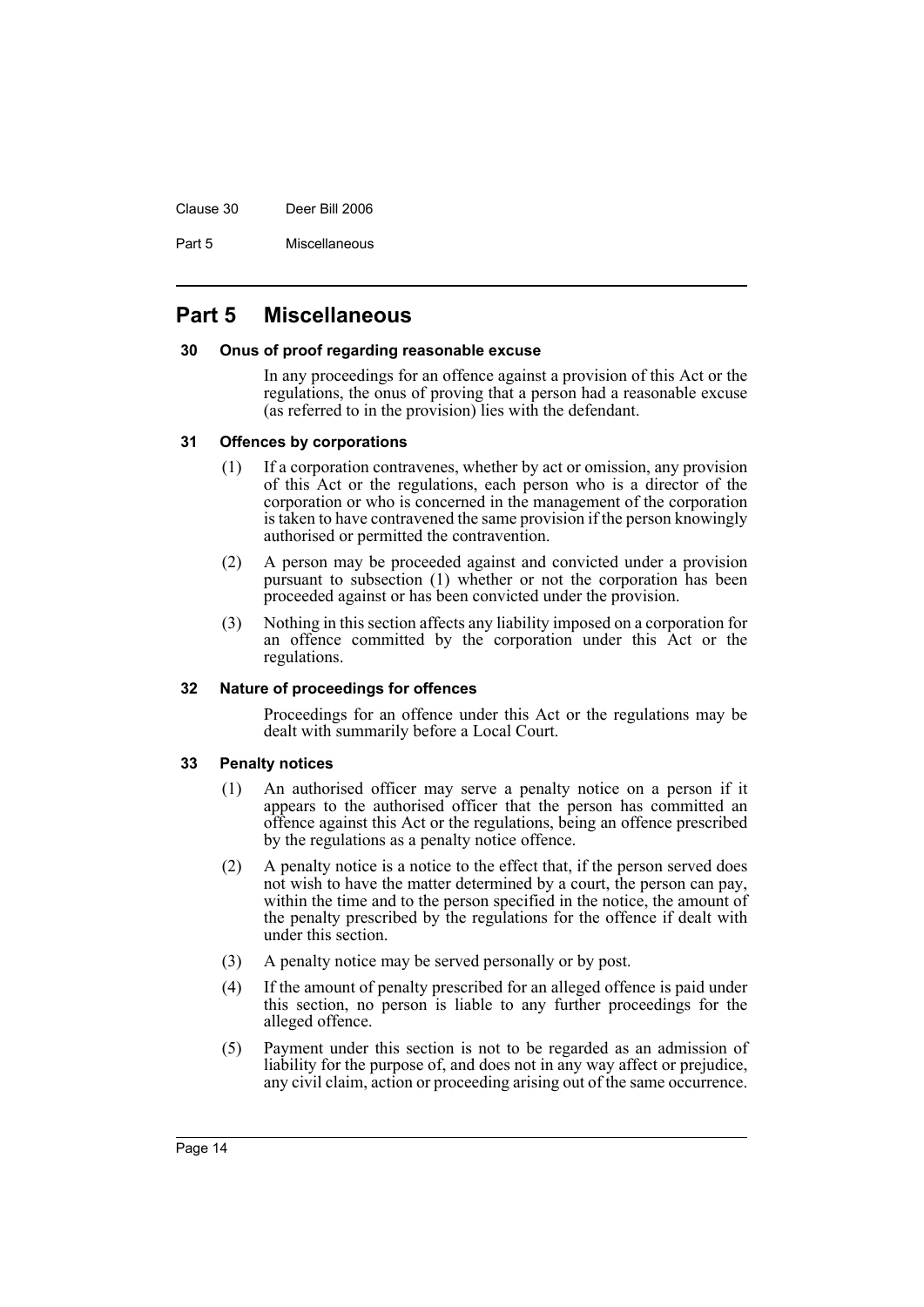| Deer Bill 2006 | Clause 34 |
|----------------|-----------|
| Miscellaneous  | Part 5    |

- (6) The regulations may:
	- (a) prescribe an offence for the purposes of this section by specifying the offence or by referring to the provision creating the offence, and
	- (b) prescribe the amount of penalty payable for the offence if dealt with under this section, and
	- (c) prescribe different amounts of penalties for different offences or classes of offences.
- (7) The amount of a penalty prescribed under this section for an offence is not to exceed the maximum amount of penalty that could be imposed for the offence by a court.
- (8) This section does not limit the operation of any other provision of, or made under, this or any other Act relating to proceedings that may be taken in respect of offences.

#### <span id="page-16-0"></span>**34 Delegation**

The Minister may delegate the exercise of any function of the Minister under this Act (other than making deer control orders and this power of delegation) to:

- (a) any member of staff of the Department, or
- (b) any person, or any class of persons, authorised for the purposes of this section by the regulations.

#### <span id="page-16-1"></span>**35 Disputes between Minister and public authority**

- (1) If a dispute arises in connection with a deer control order, between the Minister and the Minister responsible for a public authority affected by such an order, a party to the dispute may submit the dispute to the Premier for settlement.
- (2) On submission of a dispute to the Premier, the Premier may hold an inquiry into the dispute and may make such decision about the dispute as the Premier thinks fit, having regard to the public interest and the circumstances.
- (3) A Minister, the Director-General and the public authority must comply with a decision of the Premier under this section and for that purpose is empowered to do so, despite the provisions of this or any other Act or law.

#### <span id="page-16-2"></span>**36 Act to bind Crown**

This Act binds the Crown in right of New South Wales and, in so far as the legislative power of the Parliament of New South Wales permits, the Crown in all its other capacities.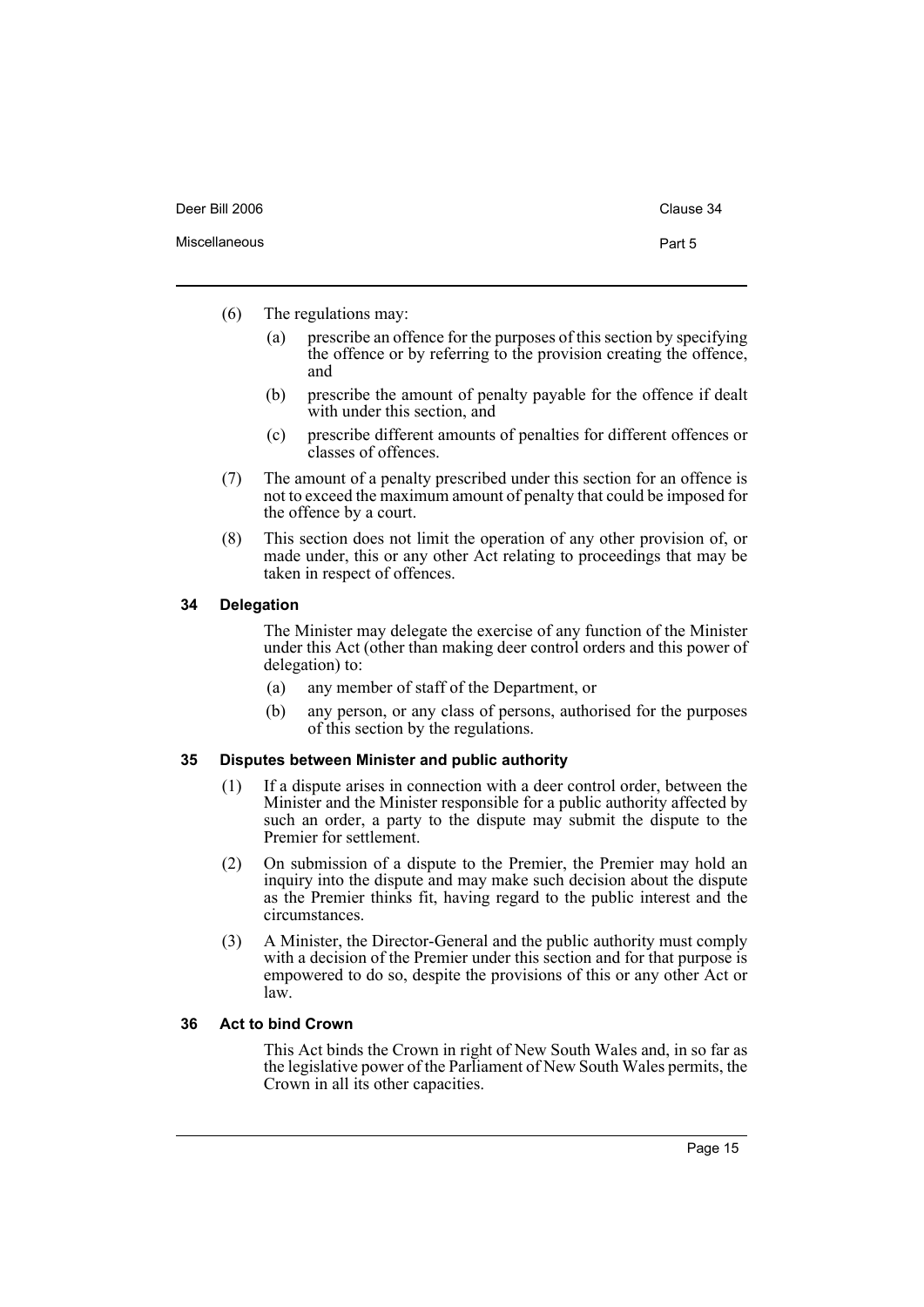Clause 37 Deer Bill 2006

Part 5 Miscellaneous

#### <span id="page-17-0"></span>**37 Description of land**

Land is sufficiently described in a deer control order made, or a compliance direction given, under this Act if the description of the land allows no reasonable doubt as to the land to which the order or direction relates.

#### <span id="page-17-1"></span>**38 Regulations**

- (1) The Governor may make regulations, not inconsistent with this Act, for or with respect to any matter that by this Act is required or permitted to be prescribed or that is necessary or convenient to be prescribed for carrying out or giving effect to this Act.
- (2) The regulations may create offences with a maximum penalty not exceeding 50 penalty units.

#### <span id="page-17-2"></span>**39 Savings, transitional and other provisions**

Schedule 1 has effect.

#### <span id="page-17-3"></span>**40 Amendment of Acts**

Each Act specified in Schedule 2 is amended as set out in that Schedule.

#### <span id="page-17-4"></span>**41 Review of Act**

- (1) The Minister is to review this Act to determine whether the policy objectives of the Act remain valid and whether the terms of the Act remain appropriate for securing those objectives.
- (2) The review is to be undertaken as soon as possible after the period of 5 years from the date of assent to this Act.
- (3) A report on the outcome of the review is to be tabled in each House of Parliament within 12 months after the end of the period of 5 years.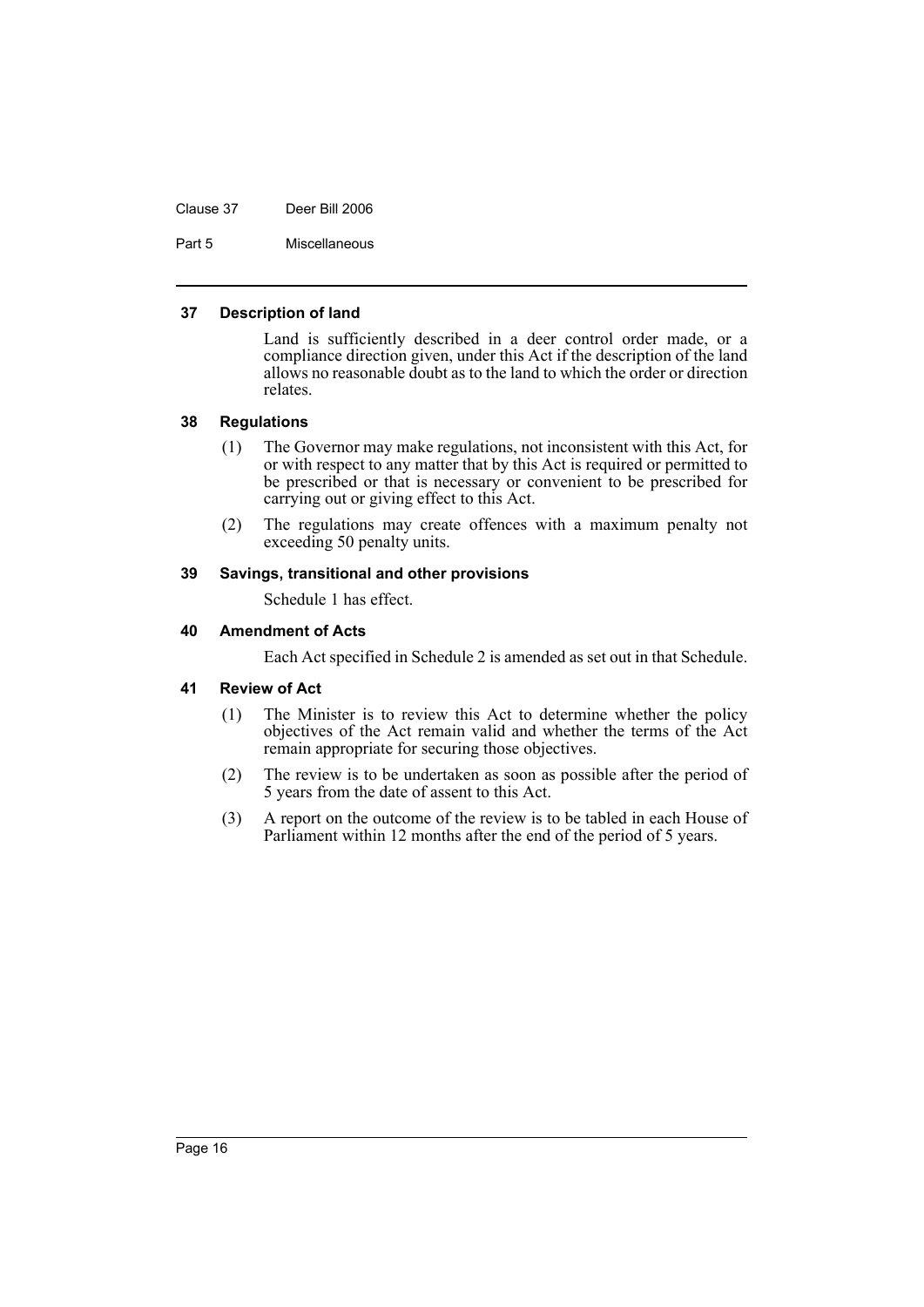Deer Bill 2006

Savings, transitional and other provisions Schedule 1

## <span id="page-18-0"></span>**Schedule 1 Savings, transitional and other provisions**

(Section 39)

## **Part 1 General**

#### **1 Regulations**

(1) The regulations may contain provisions of a savings or transitional nature consequent on the enactment of the following Acts:

this Act

- (2) Any such provision may, if the regulations so provide, take effect from the date of assent to the Act concerned or a later date.
- (3) To the extent to which any such provision takes effect from a date that is earlier than the date of its publication in the Gazette, the provision does not operate so as:
	- (a) to affect, in a manner prejudicial to any person (other than the State or an authority of the State), the rights of that person existing before the date of its publication, or
	- (b) to impose liabilities on any person (other than the State or an authority of the State) in respect of anything done or omitted to be done before the date of its publication.